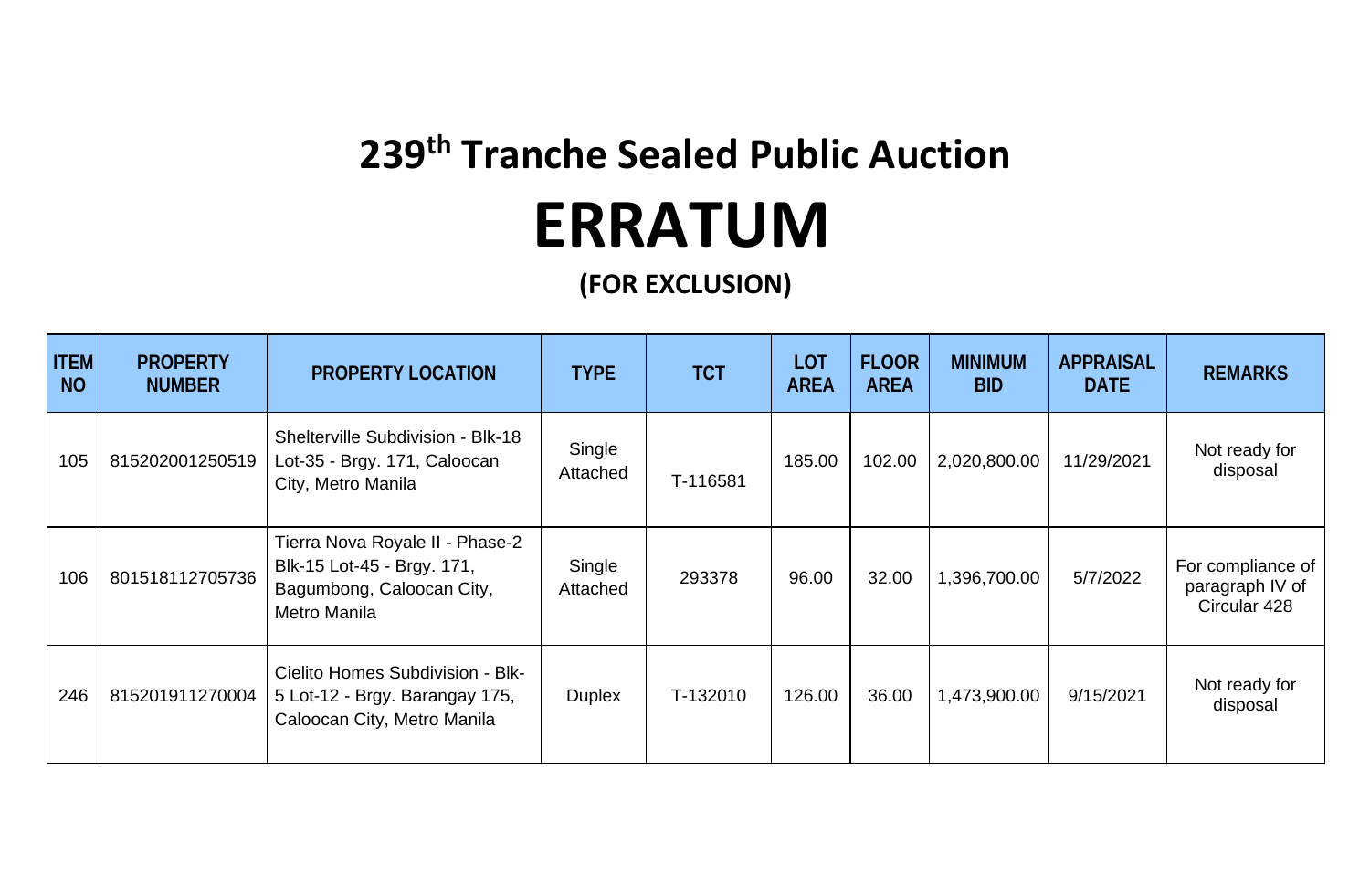## **239th Tranche Sealed Public Auction ERRATUM**

**(FOR ADDITIONAL EXCLUSION)** 

| <b>ITEM</b><br><b>NO</b> | <b>PROPERTY</b><br><b>NUMBER</b> | PROPERTY LOCATION                                                                       | <b>TYPE</b> | <b>TCT</b> | LOT<br><b>AREA</b> | <b>FLOOR</b><br><b>AREA</b> | <b>MINIMUM</b><br><b>BID</b> | APPRAISAL<br><b>DATE</b> | <b>REMARKS</b>   |
|--------------------------|----------------------------------|-----------------------------------------------------------------------------------------|-------------|------------|--------------------|-----------------------------|------------------------------|--------------------------|------------------|
| 36                       | 801518050825570                  | J.S. Subdivision - Lot-273-E-1-C-<br>3-F-6 - Brgy. Dulong Bayan,<br>Bacoor City, Cavite | Lot only    | T-296361   | 161.00             | 0.00                        | 1,320,200.00                 | 1/18/2022                | Not for disposal |